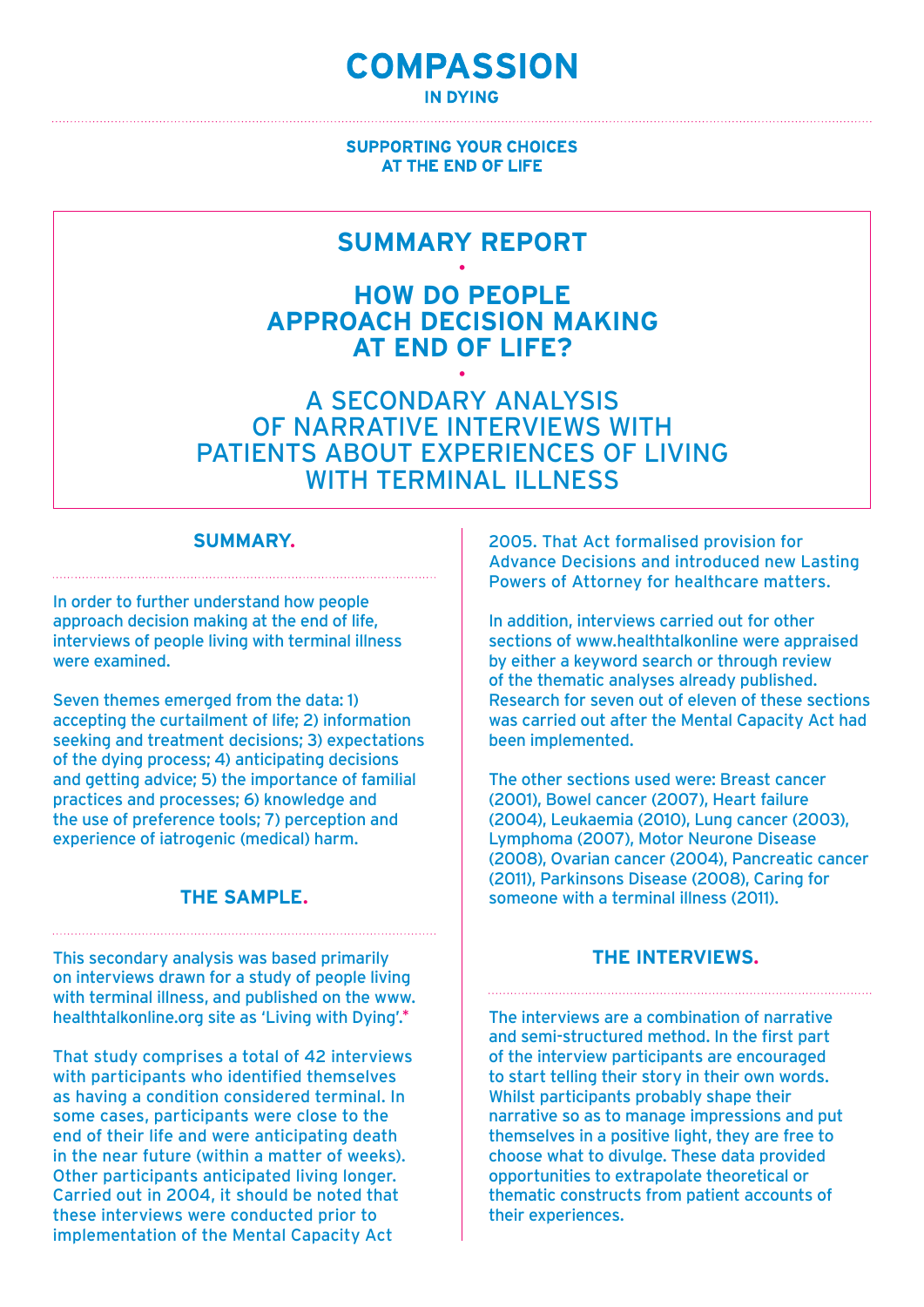Later sections of the interviews are semistructured. Here the interviewer has invited comment on specific issues identified in the literature; or issues which have become apparent in interviews conducted earlier in the project and which merit further exploration.

# **ANALYSIS.**

The full transcripts were re-analysed with a focus on how participants conceptualised decision making and the challenges that faced them at the end of life.

It was originally thought that secondary analysis of the data might yield insight into the following questions (among others):

- How consistent with principles of medical ethics and law are patients' and families' experiences of decision making at end of life, Advance Decisions, and decision making on behalf of others?
- What are patients' and families' perceived barriers to Advance Care Planning?
- What are patients' and families' perceived barriers to shared care and shared decision making where these are desired?
- What are patients' and families' perspectives on taking responsibility for 'difficult decisions'?

The data supply some indicative answers to these questions. They also raise important questions about the implications of the recently published (2012) National Bereavement Survey (VOICES).1

Seven themes emerged and are discussed in brief in the summary below. The full report, which is available from Compassion in Dying, explores the first six of the seven themes in depth. Research is continuing on the final theme, iatrogenic harm, and this is not discussed further in the full report.

#### **Theme One:** Avoiding, resisting, recognising and accepting the curtailment of life.

Although all of the participants had volunteered... to be interviewed about their experience of having a 'terminal' condition, the majority of interviewees evidenced strong psychological aversion to such a label. Determined optimism, refusal to entertain negative thoughts or emotions, and living day-to-day without thinking about the future, were frequently cited as

key coping mechanisms. Several interviewees discussed a point at which they had had to face up to their prognosis, for example when applying for benefits only available to terminally ill.

• These data illustrate the well-known difficulties that surround promoting advance planning for care and decision making at end of life. They are also suggestive of where targeted information about end-of-life rights and decisions might have most (and least) impact.

#### **Theme Two:** Information seeking and treatment decisions

There was marked variation in patients' desire for information about prognosis, and their information-seeking behaviour. Some sought to avoid negative information while others were frustrated that clinicians avoided giving them the 'bottom line'. Some were critical of professionals for initiating information-giving while others were critical that information was not freely volunteered. Some had sought information about their condition on the internet, but none spoke of using the web to locate information about their rights or the dying process.

• These strongly divergent data are indicative of the difficulties of tailoring appropriate information for this audience, both for health providers and advisory organisations. What some patients welcome, others resent. It should be noted that while internet use for health advice has greatly increased, there remains very little sensitively written and balanced information about the physiological and social processes involved in dying.

# **Theme Three:** Expectations of the dying process and what it might entail

Interviewees' understanding of the dying process and thus what decisions or choices might arise was derived from three main sources: advice from health professionals, discussions with friends, and experience of the death of family members, friends or other patients. Interviewees' recall of the information supplied by health professionals suggests that they either receive or choose to remember a comforting account of pain-free 'fading away'. Expectations based in the experience of the death of another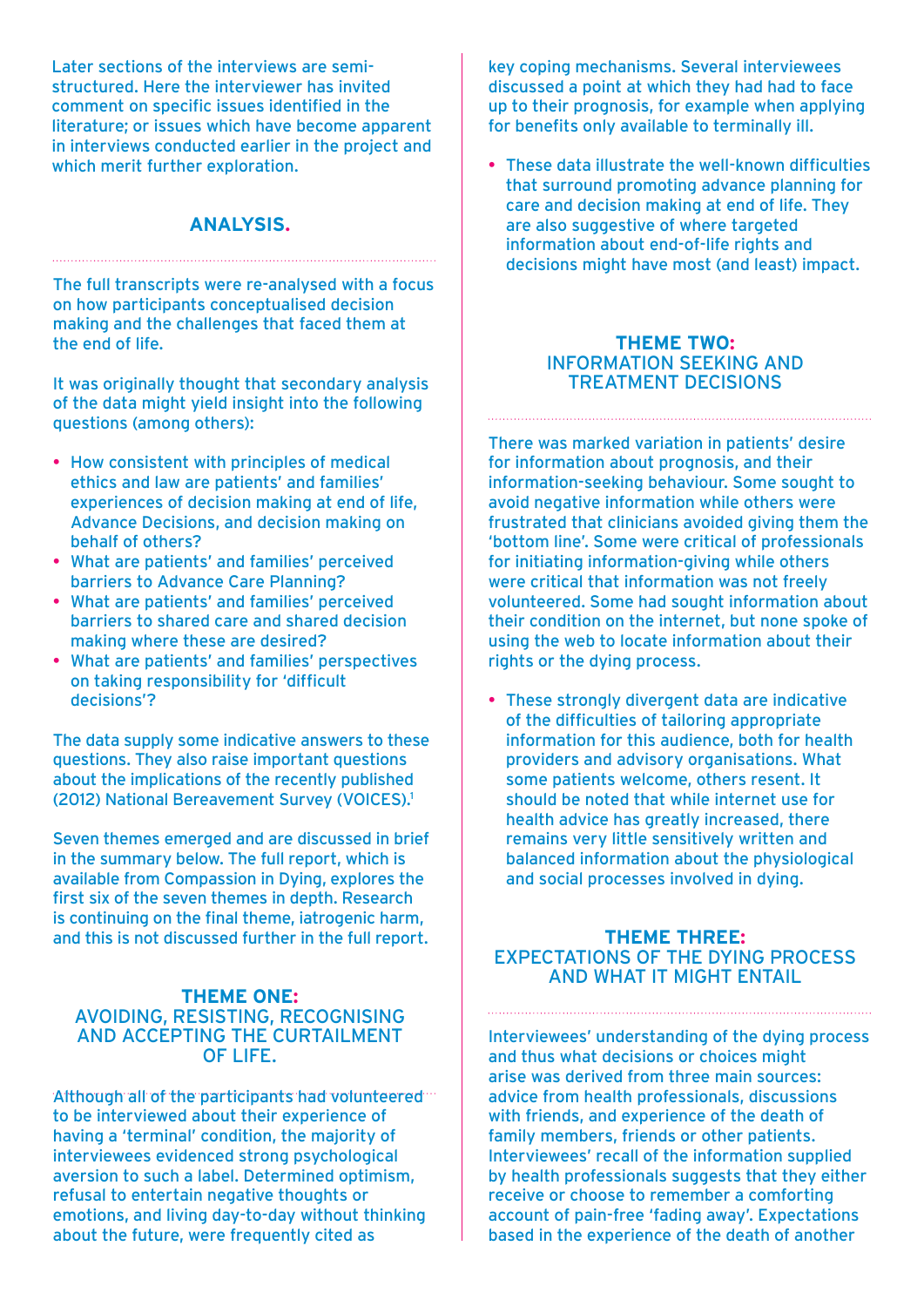were more divergent, so that some interviewees anticipated a dignified exit with well-managed pain whilst others feared inevitable indignity and/or pain at the end of life.

• These data supply an informative qualitative commentary on, and counterpoint to, quantitative data created in the first National Bereavement Survey (VOICES) published in **July 2012.1** 

#### **Theme FOUR:** Anticipating decisions and getting advice

Interviewees were prompted to describe the sorts of decisions they thought might need to be made as their illness progressed. Reflecting the themes above, few identified medical decisions. Many referred to making provision for family and had consulted legal or financial advisors. None of the advisors were reported to have raised endof-life decisions, and by and large were reported to be ignorant of the scope for making Advance Decisions at that time.

• The frequency with which legal and financial advice was sought, and the limited knowledge of these advisors about end-of-life rights, suggests that considerable progress in informing people about their rights could be made if professional advisors were better informed.

## **Theme FIVE:** The importance of familial practices and processes

From the perspective of medical law and ethics, one of the most notable features of the data is interviewees' concern for familial practices, relationships and responsibilities. Family and familial practices entered participant narratives generally without prompting, and in many interviews were a main pre-occupation. Protecting intimates from distress constituted a major source of anxiety, and the data are revealing in how interviewees construed the notion of becoming a 'burden' on family and others close to them.

These data point to how concerns for significant others are a core part of the experience of terminal illness, but are a neglected part of the discussion in medical law and ethics. Published research in this field tends to focus on the

legitimacy and capability of family members as decision makers on behalf of incapacitated patients. Our data illustrate how thin a conception of carer involvement in the life of dying persons this represents. They pose questions about how patients' decision-making processes should be understood, theorised, and supported.

• Greater consideration should be given to how to support carer involvement in shared decision processes. Concern for family and friends could supply a valuable focus for information and campaign work. Information aimed at family members might also be a means of enhancing the current provision of information by advisory services.

# **Theme SIX:** Knowledge and use of preference tools

It has already been noted that the core data set was created prior to the Mental Capacity Act 2005 and the introduction of new decision tools. A prompt to talk about 'living wills' (now known as Advance Decisions) was, however, included in all interviews. As might be expected, there was widespread ignorance and misunderstanding about their aims and legal validity. Refusal of CPR (cardiopulmonary resuscitation) tended to be conflated with refusal of all life sustaining procedures. Among those who regarded Advance Decisions as valuable, the most frequently cited reason for not having made one was that it was 'too early' in the course of their terminal illness, even though being in receipt of benefits (Disability Living Allowance or Attendance Allowance) meant many had a prognosis of less than six months to live. This attitude towards Advance Decisions strongly echoes Theme One. Some data also suggested that for participants, simply not knowing what their preferences were was an inhibiting factor, particularly when seeking to make plans independently of medical advice.

• These data powerfully reinforce existing understanding of impediments to using preference tools. They also serve as a commentary on the National Bereavement Survey (VOICES) findings relating to patient preferences. It is clear from our data that many patients will not have considered their preferences in detail or discussed them with family, so data in the National Bereavement Survey (VOICES) relating to care organisations' compliance with patient preferences may be unreliable.